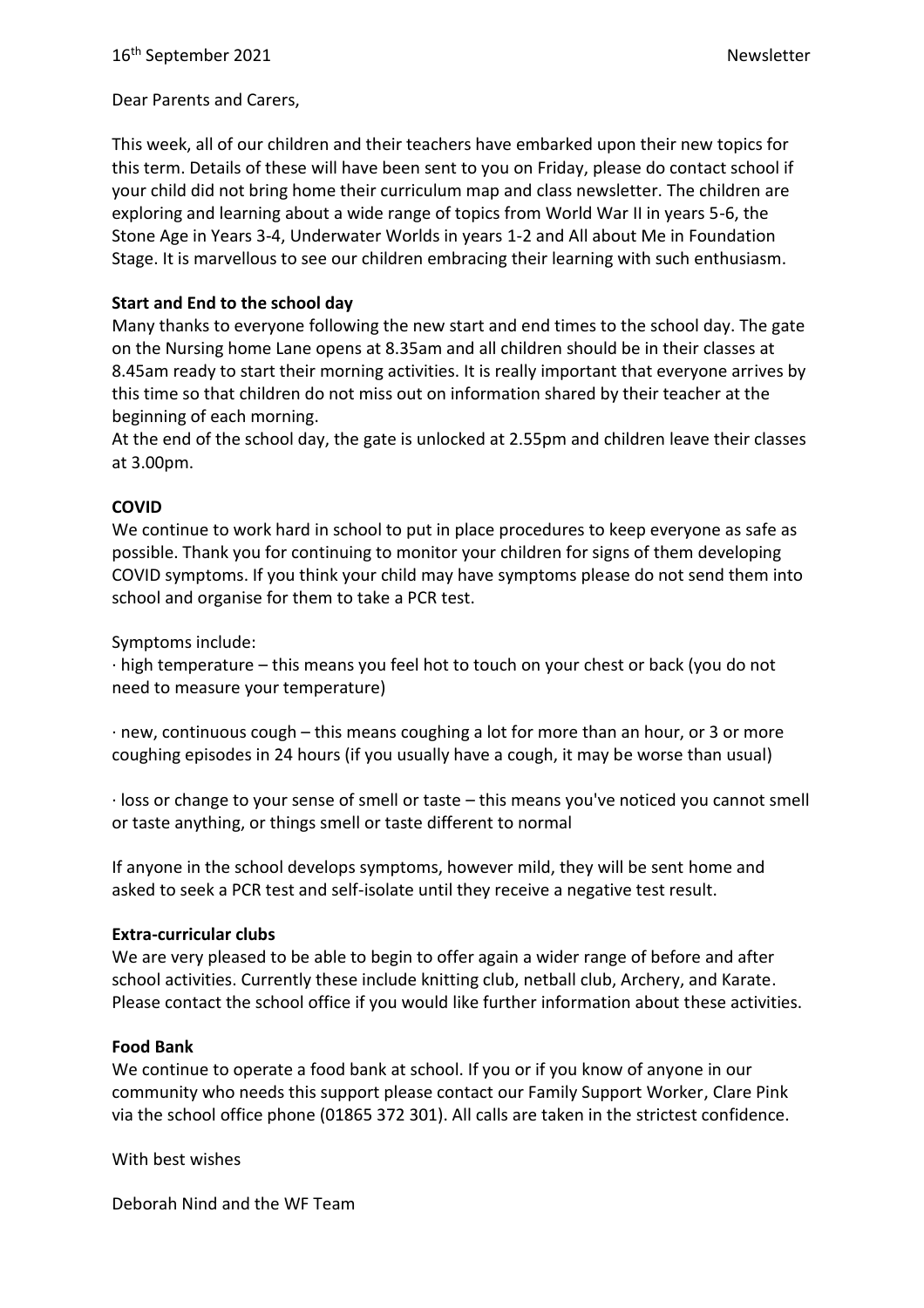### **Our assembly theme for the month of September is Appreciation**



Writer of the week – Phoebe in Year 2 Mathematician of the week – Grace in Year 6 Reader of the week – Tilly in Year 1 Value of the week – Tegan in Year 2



## **Attendance EVERY SCHOOL DAY COUNTS!**

There are only 190 statutory school days in one year and 175 days (weekends and school holidays) available to use for holidays. Parents should avoid taking their children out of school during term time in order to go on holiday.

| <b>Class</b>      | Attendance for 06.09.21 - 10.09.21 |
|-------------------|------------------------------------|
| Eagles            | 94.31%                             |
| Kestrel           | 93.75%                             |
| Kingfishers       | 94.64%                             |
| Nightingales      | 98.45%                             |
| Owls              | 95.92%                             |
| Peregrine Falcons | 97.39%                             |
| <b>Red Kites</b>  | 97.24%                             |
| Robins            | 100%                               |
| Sky Larks         | 97.67%                             |
| Swallows          | 99.62%                             |
| Wrens             | 97.56%                             |
| Total             | 96.84%                             |

## **Breakfast Club**

Breakfast club runs every day from 07:30 – 08:45 in the Howard Hillsdon building (old playgroup). The children enjoy a range of breakfast cereals, fruit juices, yoghurts and toast, followed by the opportunity to play indoor games. The cost is £5.00 per child. If you would like your children to take part in breakfast club, **please see the staff in the office to book prior to attendance, the office is now taking bookings for this term.**

## **Lost Property**

Jude from Red Kite Class has lost his green rain jacket, which is labelled, could you please check your child has not taken the wrong coat home by mistake.

## **The Family Links Nurturing Programme**

"How to get the best out of family life". A ten- week programme starting on Tuesday 28th September at William Fletcher School. 9.00-11.00am. To find out more please contact either: Clare Pink-Family Support Worker [clarepink@william-fletcher.oxon.sch.uk](mailto:clarepink@william-fletcher.oxon.sch.uk) 01865 372301 or Karen Ariss [karen.ariss@abingdon-witney.ac.uk](mailto:karen.ariss@abingdon-witney.ac.uk) 07919 298297

## **Oxford Half School's Running Challenge**

We have been invited to take part in this year's School Challenge which is a children's version of the Half Marathon. Children who sign up are given a record book to log the distances that they run and to build up the miles. The hope is that they reach 12 miles before mid-October and then we all meet up in Oxford with other schools to run the final mile. The children's run is on the actual Half Marathon course, with closed roads and starts at 10am - although we will need to meet earlier. The crowds will be cheering as the children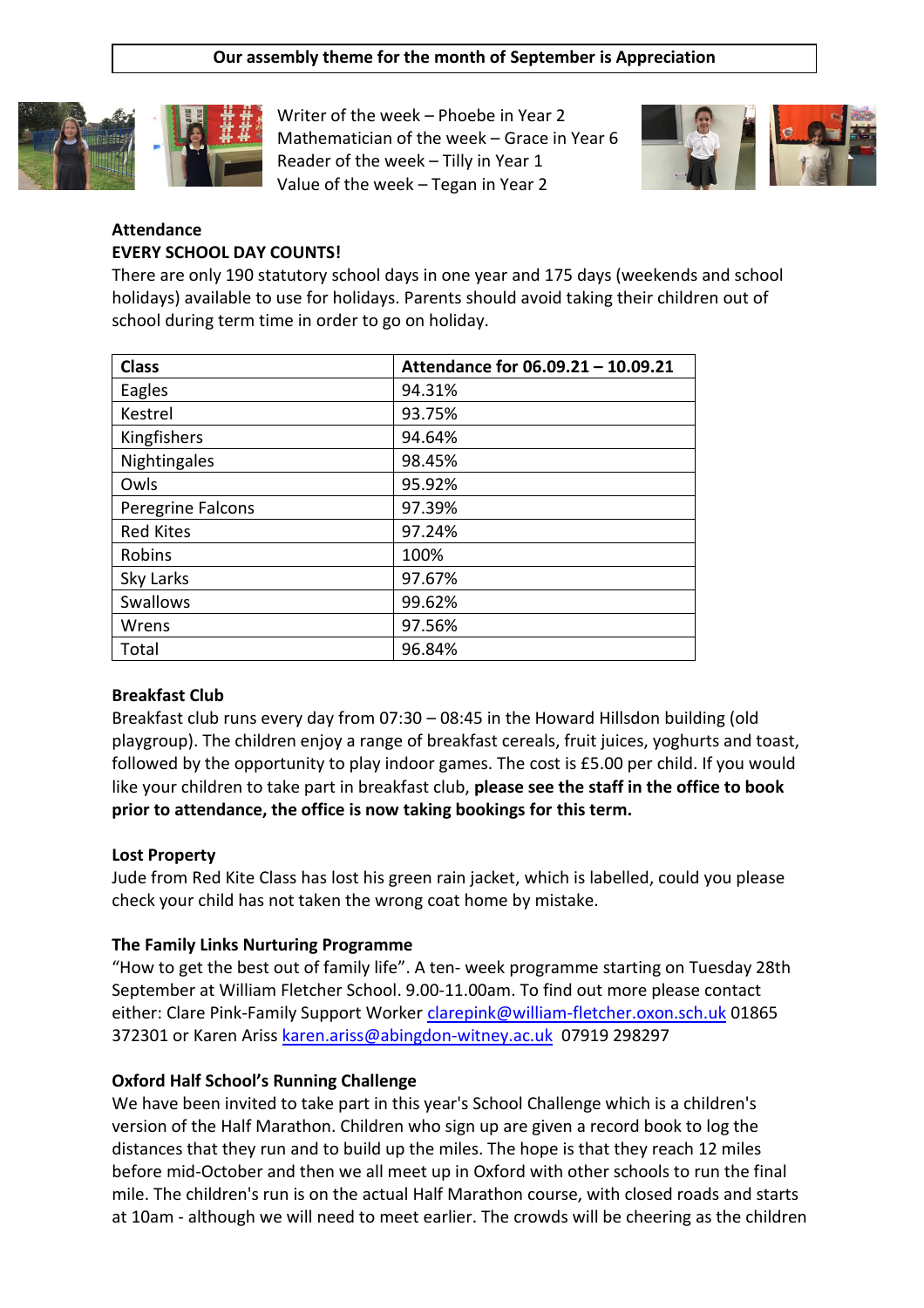run to the finish line. Having done this for several years, I can say that it is a great experience; very exciting and great fun-whatever the weather!

Entry is FREE! We just need a commitment from you to encourage your child to participate in the running opportunities at school and to do some running at home too.

Parents need to register their child on the link below ASAP and fill in the information as set out here.

Link:

[http://raceroster.com/registration/37013/entry?teamEntryToken=R3QAP](http://raceroster.com/registration/37013/entry?teamEntryToken=R3QAPYZNMC&year=2021&slug=oxford-half-2021ffice) [YZNMC&year=2021&slug=oxford-half-2021ffice](http://raceroster.com/registration/37013/entry?teamEntryToken=R3QAPYZNMC&year=2021&slug=oxford-half-2021ffice)

Go to the right and click REGISTER Enter your email address and a password Team Code: 2354 Click on sub-event of School's Challenge PARENT to fill in form. Team Name: William Fletcher Runners Team Captain: Deborah Nind Password: Weloverunning21

Once registered, each child will receive a personal race number; a school's challenge T-shirt to wear on the day; a record card to track their running journey; and then a medal and goody bag at the end of the race.

I hope your child/children will join the William Fletcher Runners and get running together!

## **News from the PTA**

The William Fletcher School PTA AGM is booked for Thursday 7th October at 7.30pm. It will be held in the school hall where social distancing can still be practised.

We are also hoping to offer a zoom call for those that aren't able to make it in person. If you would like to attend in person or via zoom please

email [williamfletcherschoolpta@gmail.com](mailto:williamfletcherschoolpta@gmail.com) so we can ensure we have enough attendees and can cater accordingly. All welcome!

## **Celebrate National Fitness Day with a FREE Barre Fitness class @ William Fletcher School on Wednesday 22nd September @ 6pm-6.45pm**

National Fitness Day encourages the nation to celebrate the fun of fitness and physical activity across the U.K.

Barre Fitness is a fun class that focuses on strength & endurance whilst improving your posture. Legs, Bums Tums with a twist!

For more info and to book, contact, [andrea@finniganfitness.co.uk](mailto:andrea@finniganfitness.co.uk)

## **Step 2 Dance Lessons**

A local dance company Step 2 that comes into school has lots of lessons for all range of ages. Please see website below for further details: [Step 2 Dance Oxford Homepage](https://www.step2dance.co.uk/home) — STEP 2 DANCE

## **Yarnton Youth Netball**

Open to boys and girls in years 3, 4, 5 & 6 from William Fletcher School. Training is on Wednesdays at the school, after school until 4pm. Places are limited, and if you are interest in your child taking part please email [yarntonyouthnetball@gmail.com](mailto:yarntonyouthnetball@gmail.com) for more details. This year we will be asking all youngsters involved to become members of England Netball for a small one-off fee, so that we can run the session as part of Yarnton Netball Club.